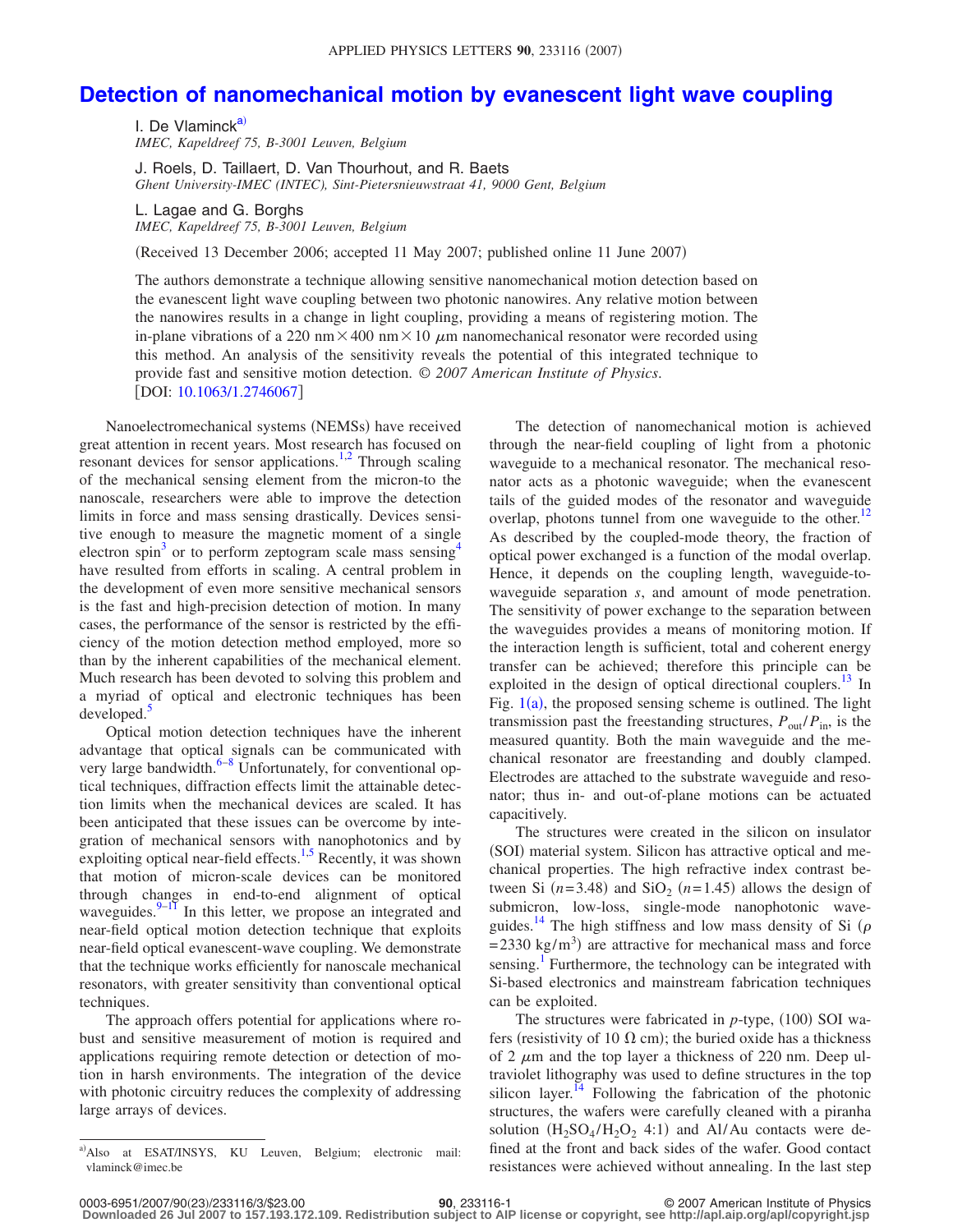<span id="page-1-0"></span>

<span id="page-1-1"></span>

FIG. 2. (Color online) (a) Sketch of the setup. Laser light,  $\lambda = 1550$  nm, is guided by optical fibers and coupled into the 1D grating on the sample. Transmitted light is collected and fiber guided to a fast optical detector (D). The electrical signal is amplified (LNA) and read out by the signalgenerating NA. (b) Measured resonance vibration spectrum for a beam with dimensions  $t \times w \times l = 220$  nm  $\times$  400 nm  $\times$  10  $\mu$ m; the ac voltage was stepwised increased (see inset).

FIG. 1. (Color online) (a) Schematic drawing of the device under test. Any relative motion of the waveguide and resonator results in a change in output power ( $P_{\text{out}}$ ), providing a means of monitoring this motion. [(b) and (c)] Scanning electron micrographs of a one dimensional grating coupler (b) and of a typical device consisting of a mechanical resonator and a photonic waveguide (c).

a photo resist mask was defined and the structures were released by etching the oxide with buffered HF.

Figure  $1(c)$  $1(c)$  shows a scanning electron microscope (SEM) graph of a finished device (length of 10  $\mu$ m and width of 400 nm). Optical attenuation values of 3.4 dB/mm (Ref. [14](#page-2-11)) were recorded for waveguides fabricated with a similar process flow and similar dimensions. The waveguiderelated losses are dominated by scattering due to sidewall roughness.

Efficient coupling of light with a wavelength of 1550 nm from a single-mode fiber to the main waveguide and vice versa is realized by means of a one dimensional (1D) grating coupler and a tapered waveguide.<sup>[1](#page-1-0)5</sup> Figure  $1(b)$  shows a SEM picture of a one dimensional grating structure used for light coupling to the chip. Coupling efficiencies up to 30% per coupler can be achieved for this type of coupling structure.<sup>15</sup>

The optical measurements on the fabricated devices are taken at room temperature and at ambient conditions. In Fig.  $2(a)$  $2(a)$  the experimental setup is outlined. Light (1550 nm) from a tunable laser is guided to the sample with optical fibers and coupled in a nanoscale optical waveguide via 1D coupling structures and parabolic tapered waveguides. The light transmission is measured with a fast detector (D); electrical signals are amplified with a low noise amplifier (LNA) and are spectrally analyzed with a network analyzer (NA). In Fig.  $2(b)$  $2(b)$ , the resonant response of the fundamental in-plane mode of the mechanical resonator is shown. The resonance frequency,  $f_{res} = \omega_{res}/2\pi$ , for the beam with dimensions *t*  $\times w \times l = 220$  nm $\times$ 400 nm $\times$ 10  $\mu$ m (with *w*, *t*, and *l* the width, thickness, and length of the resonator) is 27.6 MHz,  $s=300$  nm. A quality factor Q of 150 was extracted by Lor-<br>Downloaded 26 Jul 2007 to 157.193.172.109. Redistribution subject to AIP license or copyright, see http://apl.aip.org/apl/copyright.jsp

entz fitting the vibration spectrum. Air damping of the mechanical motion is the dominant energy loss mechanism. The laser power  $P_{\text{laser}}$  applied in the experiment was 5 mW; no measurable influence of the optical power on the spectral shape nor on the resonance frequency was found for optical powers up to 7.5 mW, the maximum power of the laser. 50  $\mu$ W of optical power was collected at the input of the optical detector. A 2 V electrical dc-bias voltage  $V_b$  was applied. The applied ac voltage,  $v_{ac}$  was stepwise increased, leading to a linear increase in vibration amplitude and accordingly power modulation. As an indication, we plot the photodetector signal and vibration amplitude at resonance corresponding to the different drive voltages. The vibration amplitude was calculated as  $x(\omega_{\text{res}}) = QC/(ks)V_b v_{\text{ac}}(\omega_{\text{res}})$ , with *k* the beam stiffness,  $k = M_{\text{eff}} \omega_{\text{res}}^2$  (with  $M_{\text{eff}}$  the effective mass,  $M_{\text{eff}} = 0.73 \rho w t l$  and *C* the drive capacitance,  $C = \varepsilon_0 l t / s$  (with  $\varepsilon_0$  the vacuum permittivity). Note that different mechanical vibration modes, in plane and out of plane, fundamental and higher harmonic, of both the mechanical resonator and the freestanding part of the photonic waveguide can be excited and monitored. In this letter, we focus on the important, fundamental in-plane mode of the mechanical resonator.

To assess the sensitivity of light coupling to waveguideresonator displacements, a three dimensional full-vectorial three dimensional mode solver was employed. In Fig.  $3(a)$  $3(a)$ the mode solutions for *s*= 150 and 300 nm are plotted and compared. Clearly, the light coupling is significantly stronger for the smaller separation case. We define the responsivity of the system  $\mathfrak{R}_0$  as follows:

$$
\mathfrak{R}_0 = \frac{1}{P_{\text{in}}} \left. \frac{\partial P_{\text{out}}}{\partial s} \right|_{s=s_0}.
$$
 (1)

In Fig. [3](#page-2-13)(b) the transmission,  $T = P_{\text{out}}/P_{\text{in}}$ , and  $\mathfrak{R}_0$  are plotted as function of the in-plane waveguide separation. The dimensions of the resonator were chosen to be 220 nm  $\times$  400 nm  $\times$  10  $\mu$ m. The width and thickness of the main